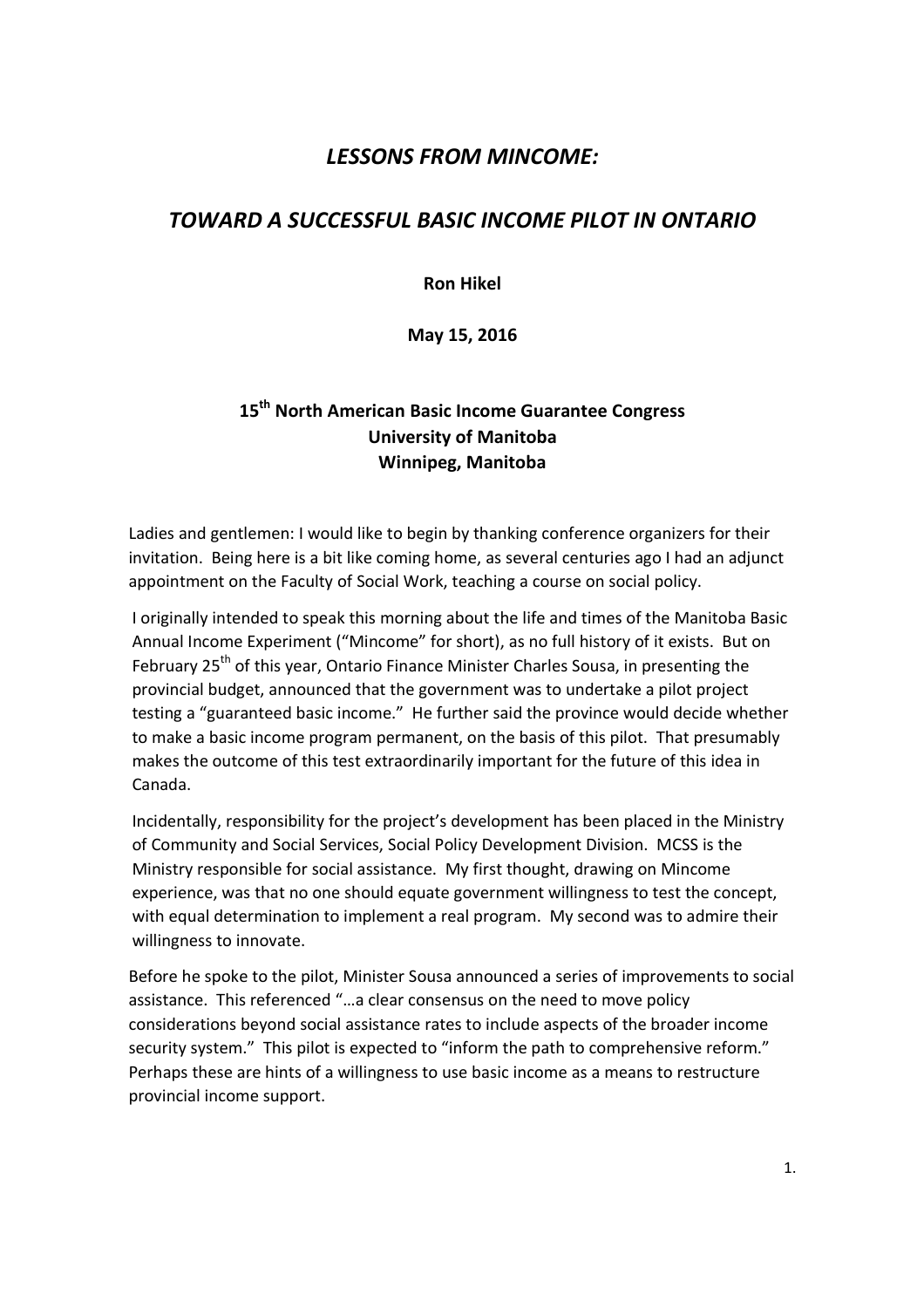I am going to draw upon my experience with Mincome to offer a few observations that may be of value to those now planning the new Ontario test. Please note that my time with Mincome began 44 years ago. Further, the time available this morning requires me to omit a great many important topics. These observations are made from the perspective of a friendly witness to basic income history, more than as an advocate for any particular future answers.

## **I. A FEW CRUCIAL DECISIONS TO BE TAKEN EARLY**

My five years with Mincome began, as with many a good short story, with a telephone call. In the summer of 1972, I was sitting in my office in the Political Science Department at the University of Winnipeg, when I answered the phone and a voice said: "This is Ed Schreyer. I'd like you to come over to my office, now if you are available." I had been in Canada and Manitoba for but two years, coming from New York State where Nelson Rockefeller (that state's Governor) had never called me up, or even sent a brief post card. Believing it to be a joke, nevertheless being ever the optimist, off I went down Memorial Boulevard to the provincial legislature. It was no joke, as Premier Schreyer's secretary, Dorothy Corney, explained. So in I went.

Ed Schreyer quickly asked me to go to Ottawa to complete negotiations on a federalprovincial cost sharing agreement for an experiment with a guaranteed annual income. The feds were prepared to pay 75 percent.

"But I know nothing of GAI," I protested. This was not a problem, the Premier explained, as he had already hired an economist from the University of Manitoba, Michael Laub by name, who was an expert. So off to Ottawa Michael Laub and I went. (My debt to Michael, incidentally, was and remains, immense. Sadly, this fine person was taken by cancer four years ago.)

Looking back, we were lucky. I reported directly to Premier Schreyer, a political scientist himself who had taught at the U of M. He had an excellent relationship with the Hon. Marc Lalonde, the federal Minister of Health and Welfare, who was a close confidant of Prime Minister Pierre Trudeau. Thus, the experiment began with the strongest possible political support from both governments.

Sadly, this did not last for the duration of the experiment. In my Mincome files is an article from the Thursday February  $5<sup>th</sup>$ , 1976 issue of The Winnipeg Free Press. It quotes Minister Marc Lalonde as saying "…he expects federal-provincial agreement on a guaranteed income system before the summer." This came at the end of a two-day federal-provincial welfare conference in Ottawa that I attended. Minister Lalonde further announced "…that the provincial governments should administer any guaranteed income program, even though Ottawa would shoulder most of the costs." One year later, that hope was gone; and it has not yet returned.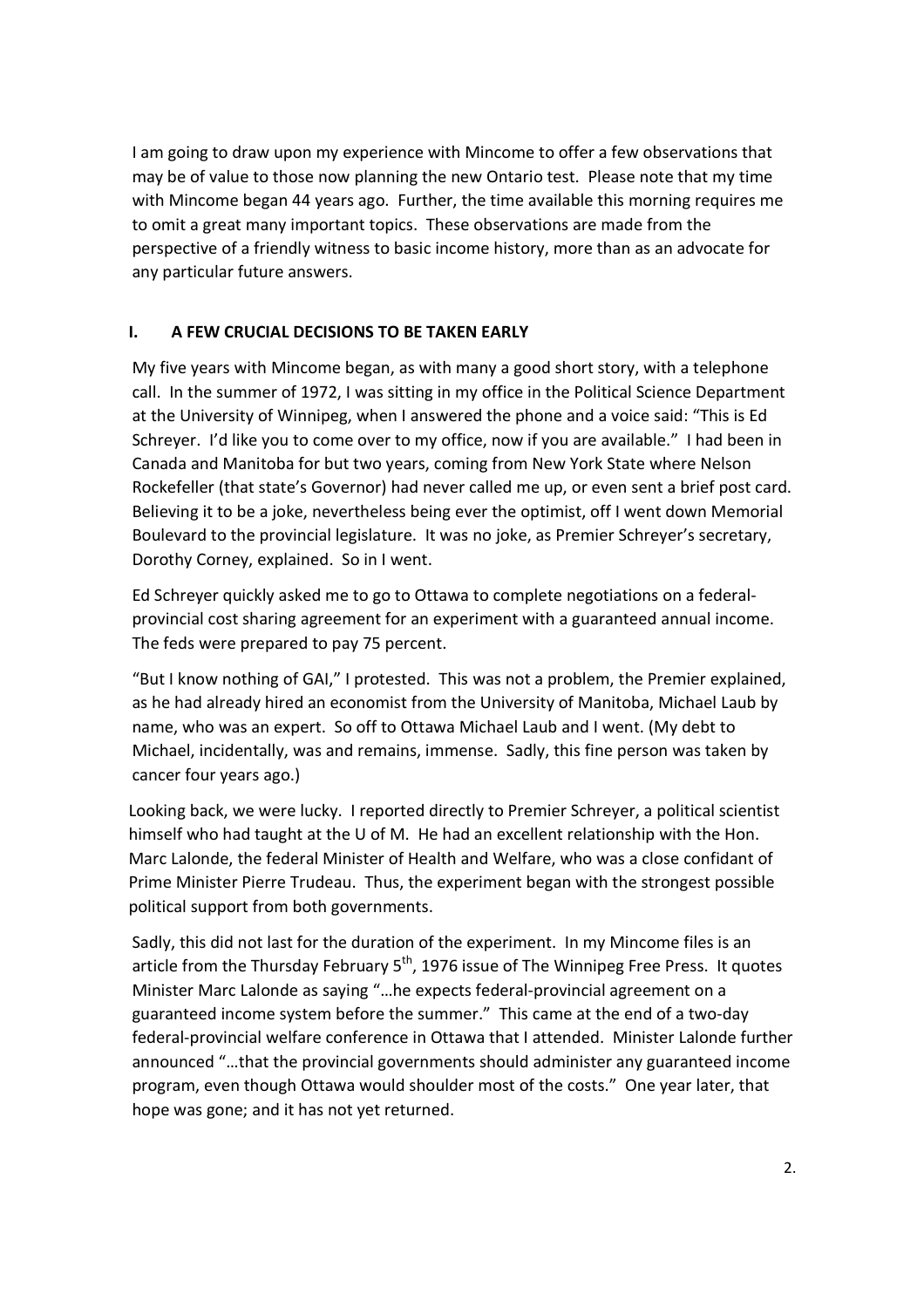Michael and I had written and finished the Mincome project research proposal, with the assistance of others, including federal colleagues and aided by stellar work from Tom Atkinson and associates at York University. Then, with the financial arrangements, a division of responsibilities between Canada and Manitoba and the research design finalized in principle, I was asked to take on putting the necessary research organization together and managing the project. Mincome was, so far as I am aware, the largest controlled social science experiment undertaken in Canada. There went five years of my life.

Drawing on what these years taught me, here is what I would suggest to the Ontario government. First, if you have not already done so, establish a process by which a firm political and public policy framework can be put in place. This should include fundamental choices about the central policy objectives and the principal means to achieve these. A strong and stable frame within which subsequent major decisions and actions can take place is imperative. This stable context is necessary if the test is to minimize false starts, confusion, extra costs, lost time and avoidable conflicts.

Elements of this framework should include:

1. A decision on whether to join with one or more other governments, Canada or other provinces such as Québec, in this undertaking. There are pluses and minuses on both sides of this question; and the implications of either answer are immense. Though too complex and numerous to summarize here, I will mention two. Going it alone reduces the number of voices that must be taken into account when making big decisions. But it can also place the entire cost of the test on one government and reduce the number of existing income support programs that can be seriously examined for potential replacement—and thus the savings to help pay for a new basic income program.

2. Next, specify with clarity the paramount objectives to be achieved by an actual basic income program. Is the initial program universal or only for demographic groups with particular needs? What questions (when they have valid and reliable answers) will enable the Government of Ontario to make a final and firm go/no-go decision on the intended program? Do these lie fundamentally with administrative effectiveness, cost efficiency, or behavioral changes and collective social outcomes? If behavioral changes are sought, what kinds and how much? Are there other aspirations, such as moderating the rate of increase in demand for and the cost of physical and mental health care, or increasing individual investment in educational, human capital development and labour force attachment?

Whatever the answers, those objectives must influence subsequent decisions about the choice of type or types of income transfer program you will examine. Basic income is no one thing. The range of potential design and delivery choices is very large. Is eligibility to be conditional? If so, on what will this depend? Which factors, if any, will payments be adjusted for etc? The selected delivery structure format should be tightly aligned with the primary social objectives to be attained.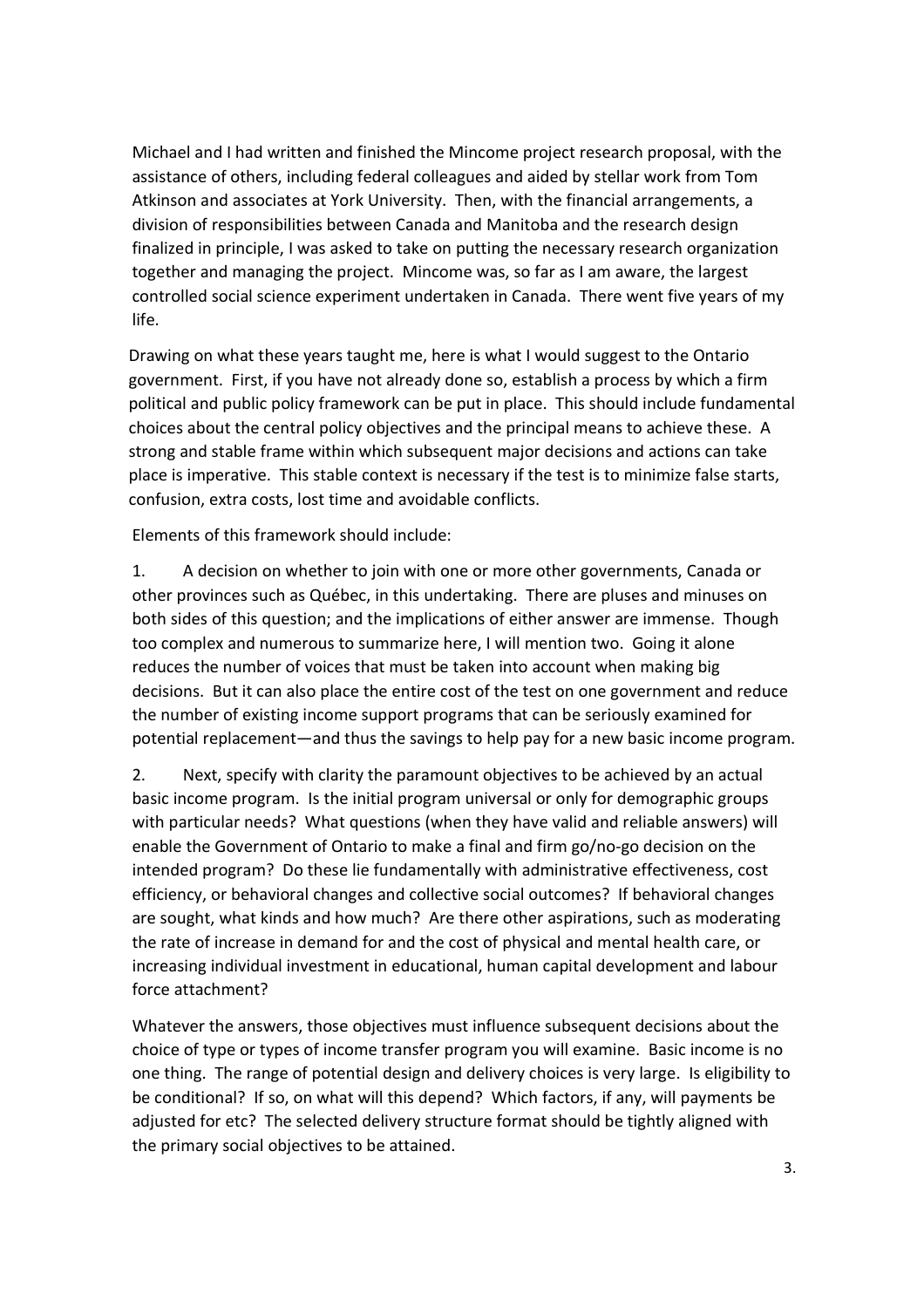3. What scope and extent of income support reform do you wish to undertake? Specifically, do you intend to add a basic income program on top of the set of existing programs? Will any of these be modified by or even replaced completely with a basic income? Do you wish to use basic income to more fully and effectively integrate some or all existing income support programs? Each one of these is possible, on its own or in combinations. What is to happen to non-cash benefits?

4. The cost of the project will be affected by and must reflect these decisions; as well as the one on project duration.

5. Does an administrative efficiency pilot, a full-blown controlled social science experiment or something in between most fully suit the above objectives?

6. The answers to these questions will affect the degrees of political and financial risk you must accept. Conscious and sustained decisions must be made and then fully accepted by senior politicians.

7. With these decisions in hand, it will be time to make what are in some ways the most complex and significant decisions of all: the detailed design of the particular form of test or tests you have selected. If you opt for a form other than a demogrant, there can be at least 20 separate but more or less equally fundamental elements to be decided upon. Crucial questions could include: income support levels; the definition of earned income; the inclusion or not of net worth; family definition, family size adjustments in guarantee rates, the accounting period and method; and income verification procedures.

A decision of immense importance is how the data are to be collected. Will they come from a dispersed or random sample or samples? Will you have a saturation site or sites? What will be their sizes, number and geographic locations? Mincome's experience is that, probably because it more closely resembled a real program, news media then largely ignored the dispersed samples in Winnipeg and our many rural locations; and concentrated almost exclusively on the Dauphin saturation site.

My personal view is that for this and several narrower research considerations, one or better even two saturation sites would be a beneficial component of either an experiment or an administrative pilot. Completing a successful saturation test could also be justified as a more realistic and publically reassuring preparation for the real thing.

8. All these decisions must also be assessed from the perspective of their impacts on data quality. Quality standards must be carefully established, the cost accepted and effectively and expertly enforced for the life of the project.

9. How is the necessary research capacity for the type of test selected to be acquired? There are several options. This agency can, as with Mincome, be built within the government. If so, effort must be made to separate it from the day to day administrative and political affairs of that government. All Mincome employees were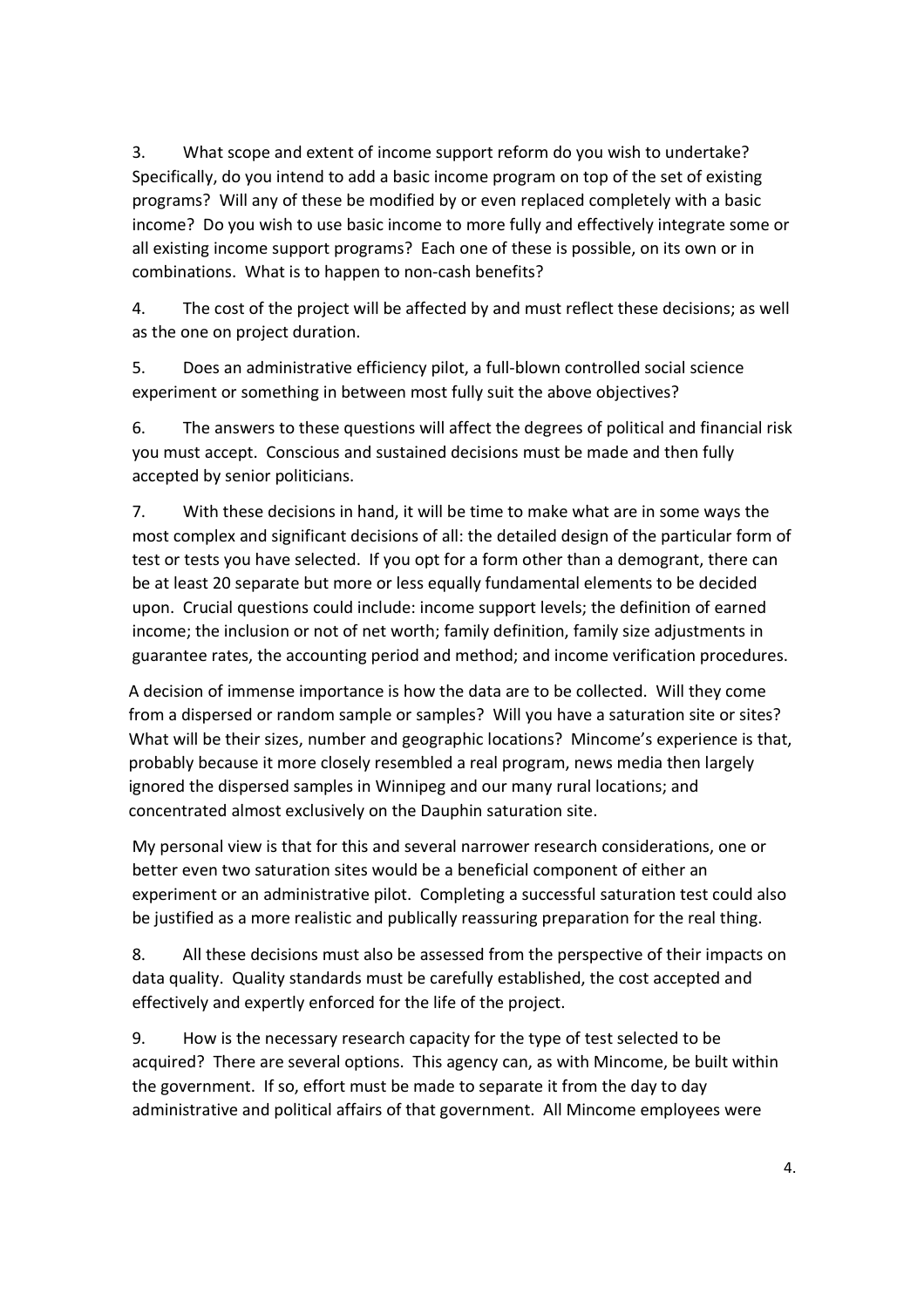hired on contract. None were public servants. We had our own buildings, including a headquarters in downtown Winnipeg, apart from any government premises.

The Ontario government could opt to retain active oversight or direct project management, while contracting out some or all of the operational and research tasks. Obvious candidates for out-sourcing include IT, payments, survey research, data analysis and research program design and conduct. Mincome opted to do all of these in house, though we did briefly investigate contracting with Statistics Canada for sample surveying, before rejecting it on cost grounds.

It took me more than a year, after hiring myself as the first employee, to create a 120 person research organization. The eight main divisions were:

- management and policy;
- headquarters administration and personnel;
- information technology;
- data collection design and quality assurance;
- survey administration;
- field offices;
- payments; and
- most importantly, research. (A simplified organization chart of Mincome is available.)

In putting this organization together, I was greatly assisted by several of the thenessentially completed US experiments. These included, most importantly, the Institute for Research on Poverty at the University of Wisconsin (Madison), which managed the New Jersey experiment, and people experienced with the Denver and Seattle experiments. We benefitted from the full-time personnel we were able to hire from the US experiments, as well as consultants bringing endless good advice. This continued through the life of Mincome. The government of Canada and two people permanently assigned to us were invaluable and congenial.

However, the time required to create this body, the cost of set-up, the effort to manage the resulting and evolving organization, and the endless issues this generated, tend to underline the advantages of arrangements with an existing institution. This could be a university with a strong research record, possibly assisted by specialists in areas such as personnel management, payments calculation and delivery and IT. This seems to me a course worth sober consideration before making a final decision.

10. Finally, the questions of who does the data analysis, and who writes and puts their names on the final report, are decisions that should be made early on, publically announced and stuck to, to avoid any hint of excessive political or governmental influence in the findings. This again points to the benefits of the government, at the start of the process, contracting with an outside institution such as a reputable university or research firm, to do both analysis and report preparation.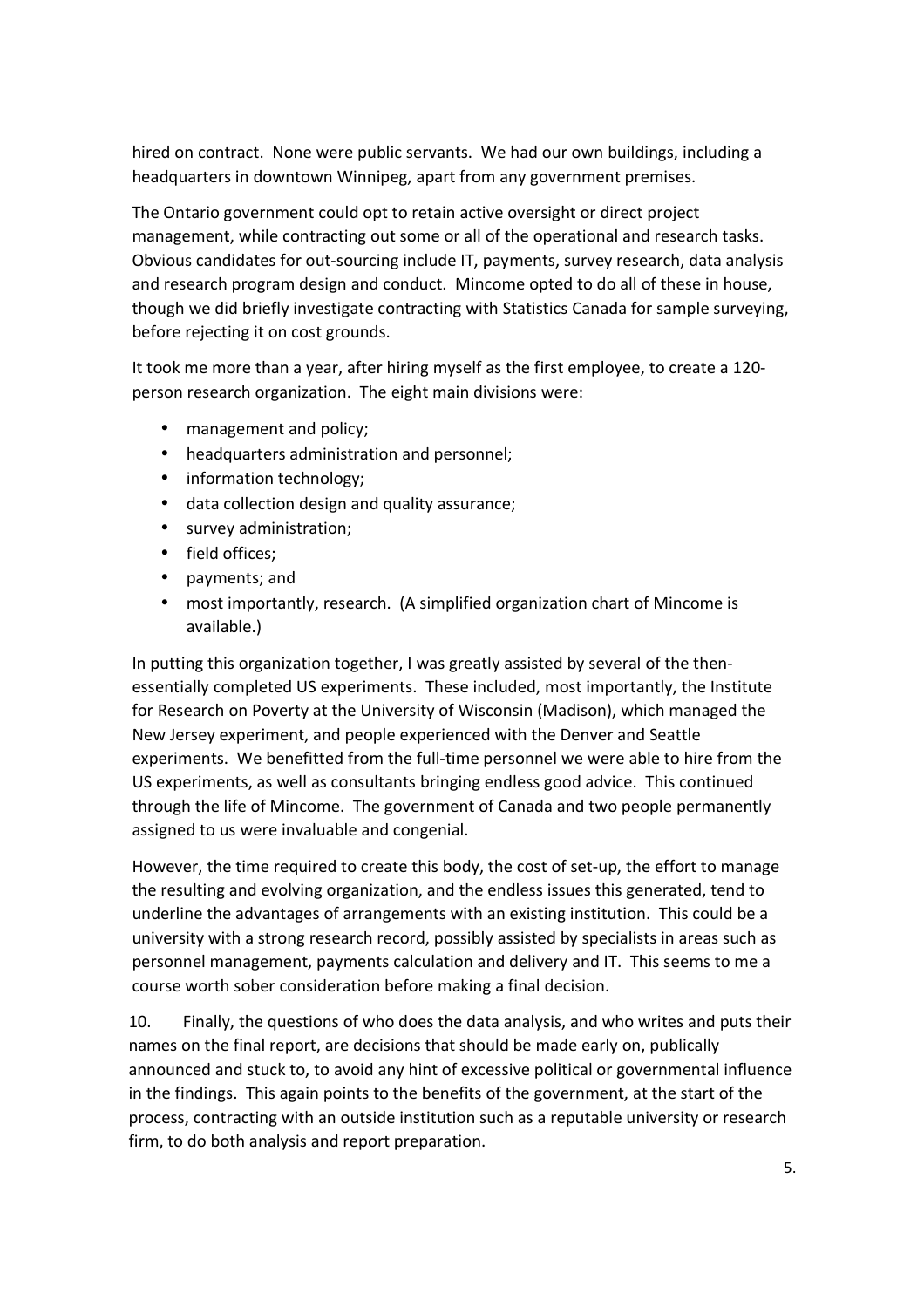The closer and the more interactive and informed are the early discussions and debate between elected representatives, their advisors, and outside experts, the better and more long-lasting these decisions are likely to be. Much of this Mincome got right, while some, inevitably, we did not.

### **II. A FEW THINGS OF WHICH TO BE AWARE**

In preparing this section, I was reminded of the medieval cartographer who marked his maps of distant lands and oceans: "Beware—Here Be Savages, Here Be Dragons." So here are a few cautions about avoiding monsters, human and otherwise.

- 1. BUDGET: In assembling the budget, make it big enough and then add extra for surprises. There will be some; and they can be expensive, both financially and especially politically. And very embarrassing. Not needing to go back to the sponsoring government for more money is vital. Exceeding the initial allocation will inevitably be interpreted by news media as an indication of the potential for uncontrolled cost overruns in an actual program itself.
- 2. DURATION: It will be expected that the government announces the length of the pilot at the start. Failing to finish on time will be taken by opponents as proof of the unmanageable nature of the concept and the practice of a basic income guarantee. Finish on budget and on time; and all should be well. Then keep in mind that getting any serious pilot up and running can take 12 months or more from the day you start. Assuming any test will run at least 2-3 years, this places the test completion and report production well into the term of the next government. Premier Wynne's current term is presumably up in 2018. It could be 2020 or 2021 before the test and report would be done and a final decision made on program implementation. Four to five years from now, will the public be more or less interested in basic income?
- 3. EXPECT THE PILOT TO BE MISUNDERSTOOD: Administrative pilots and especially controlled social science experiments are not naturally compatible with the world of electoral politics. Such trials are complex and both their very nature and the inevitable mistakes can and will be exploited for political and ideological reasons. For example, in Manitoba, a close relative of Premier Schreyer wrote critically of the cost of Mincome when distributing money, failing to note that an actual program would not bear significant costs such as regular and extensive surveying, salaries for a large number of social scientists and research assistants and related research costs. News stories questioned virtually every aspect of the experiment. Some in the news media did not care to be reminded that experiments are called experiments because no one knows with certainty beforehand what will happen.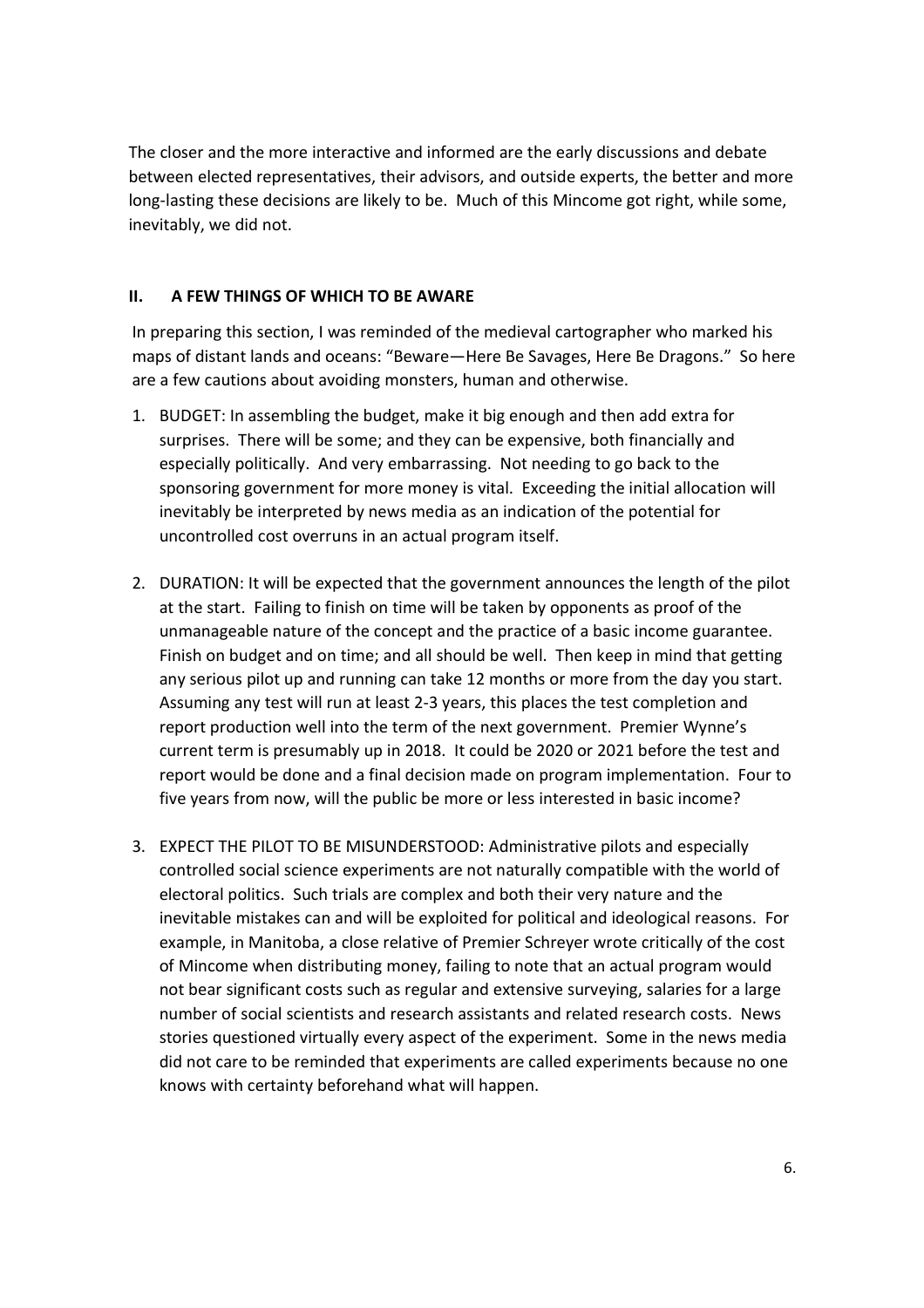- 4. CONCERN FROM THOSE NOW HAVING INCOME FROM EXISTING PROGRAMS: This began even before our first payments went out. People already in receipt of OAS, veterans' allowances, worker's compensation, disability and other payments worried loudly and publically about losing "their own" dedicated program and being rolled into a new, larger one that did not reflect their unique claim on support. This was, from their perspective, an entirely legitimate concern. But answering it called for a public policy decision, one not answerable by me or my research colleagues. And we never got a definitive answer from the politicians at either level of government, in part perhaps because any answer might have seemed to assume a final decision about the ultimate form of any basic income program. Ontario can expect to hear similar concerns, early and often.
- 5. INCOME DOMINATION: The rules of negative income tax payment models are relatively simple compared to public assistance: income definition, support level and tax rate can give you a payment calculation. Would payments under this form of basic income always be at least as high as or even higher than any existing programs basic income might replace? Without making explicit provision for individual case adjustments, insuring that in practice is virtually impossible. And introducing special exceptions violates one of the main attractions of the negative income tax model: its comparative simplicity, enabling lower administration costs. Even the potential for a few benefit "losers" could take some shine off the basic income rose. If basic income is to replace even a single existing program, an early and very public answer to the question of potential losers would be beneficial.
- 6. NEW RESEARCH QUESTIONS: We were bombarded with these, sometimes along with full-blown research proposals and methods, and by more than a few applications from would-be players from several academic disciplines. Any significant alterations of the research focus, once data collection has begun, could be damaging. This concern may buttress the argument for a pilot, not a full-blown experiment.
- 7. SAMPLE ATTRITION: We were warned about this early on by the experienced people at Wisconsin; it had happened to them and they were right. It happened to us too. This was marked among the controls, people who only answered questionnaires, for which they were paid a small amount. After a time, and after reading about other people getting monthly income supplementation cheques, some began to decline answering. The survey forms could be quite long and asked a lot of family details. I made an attempt or two to increase the payments to them to no avail, especially as the previously-favorable policy environment was by now beginning to move against the very concept of basic income.
- 8. EVOLUTION OF THE POLICY ENVIRONMENT: Mincome began against the background of half a dozen US experiments conducted by some of the best universities in the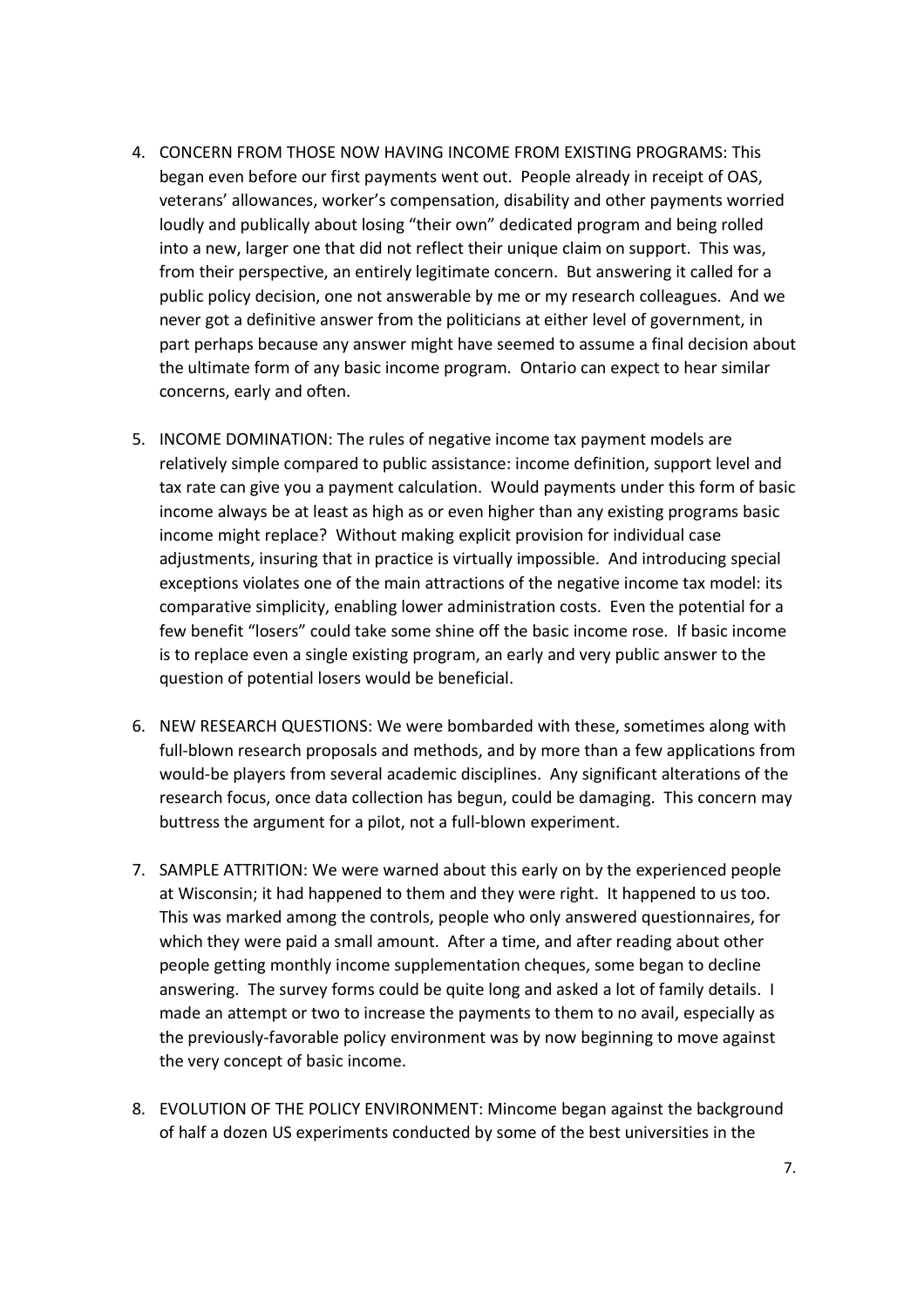nation. As now, basic income was in the wind. Even Richard Nixon, aided by Daniel Patrick Moynihan, had tried to get a basic income bill through Congress. Then there was a long list of favorable Canadian reports: the Croll Commission and the Castonguay-Nepveu Report, and the analysis of welfare's weaknesses by Professor Clarence Barber of the University of Manitoba, among many others. Parallel with Mincome, federal minister Marc Lalonde initiated the federal-provincial Social Security Review. All contributed to creating awareness and building public support.

But then this atmosphere began slowly to slip away, influenced by many factors including the greater than anticipated cost of federal expansion of unemployment insurance, and a federal deputy Minister of Finance who did not favour substantial and uncertain new financial commitments. Political cycles are shorter than the time required to plan and complete a serious social science experiment. This reality should have weighed more heavily on the minds of those setting the parameters of the new test, including me.

- 9. The longer a trial goes the greater the probability of a negative turn in the policy environment. In the case of Mincome, the long shadows cast by the growing likelihood of changes in government, both provincial and federal, had their effect. The degree of public and media interest in and sympathy for big social transformation ideas wax and then wane. Mincome's principal research focus was on labour supply and related questions. Today wage stagnation, loss of manufacturing jobs, increasing income inequality and precarious employment has pushed this question somewhat into the background. There is no reason to suppose policy evolution will stop.
- 10. FRAUD: Beware of this possibility and make an early decision to establish appropriate barriers against it. Even one publicized and substantial theft of public money could irreparably harm any test. It would be sound to both establish and call attention to means to prevent same, well before any successful attempt. Fortunately, Mincome had no such events.
- 11. INCREASE IN AVERAGE PAYMENT SIZE IN THE OUT-YEARS: Understand that this is an item the media will cover. And if an economic or labour market down-turn results in decreased employment and increased support costs, the test and basic income will be blamed. This can also create growing project budget pressures. If these were to coincide with even one bad fraud case, the light could begin to fade.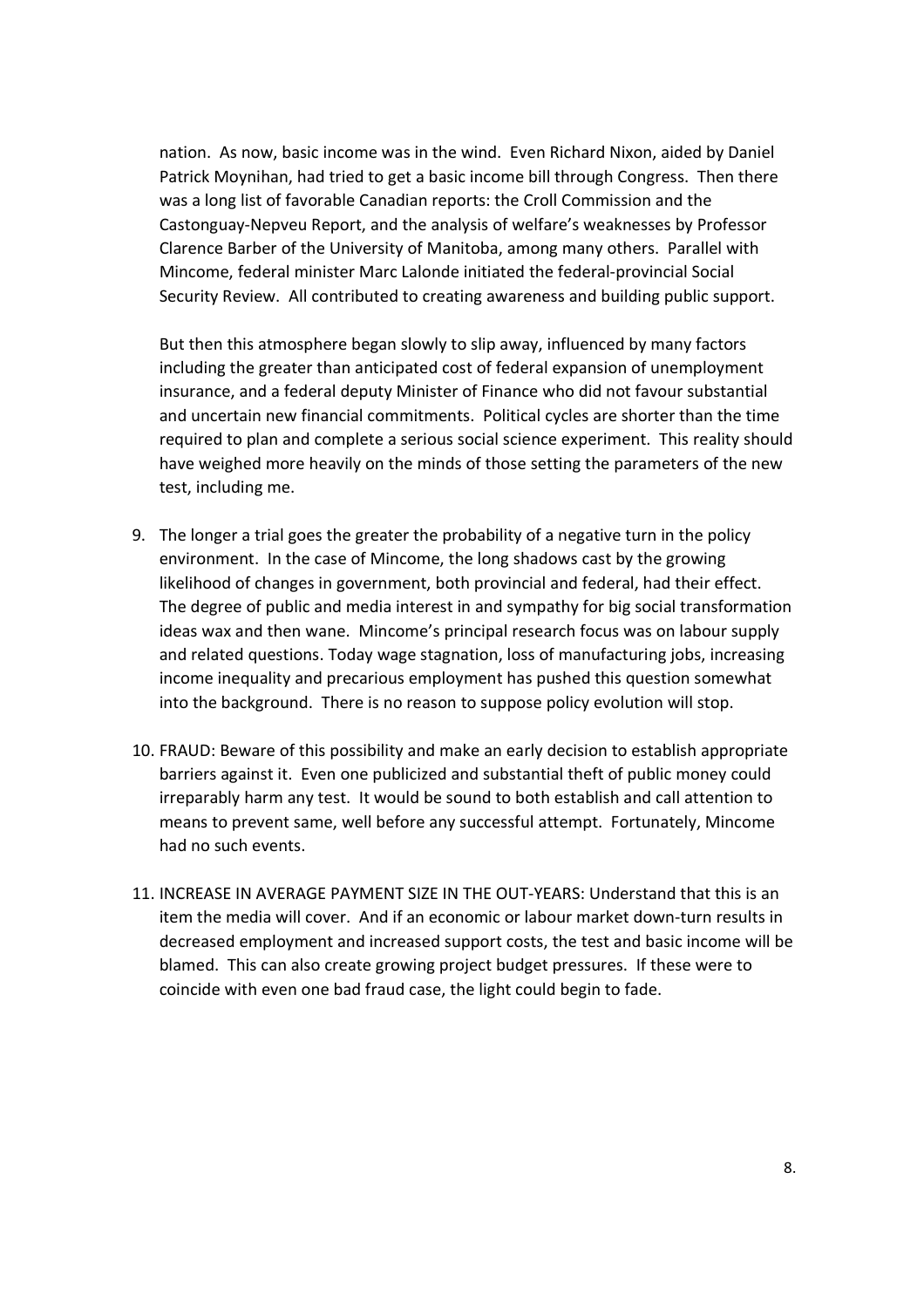#### **III. A FEW FRIENDLY SUGGESTIONS FROM AFAR**

- 1. In creating an overall framework, as mentioned at the start of these remarks, a good start would be to involve lead government ministers consulting first among themselves. Then, continuing this in a highly interactive fashion with chosen experts, to create the political and public policy framework for defining the central questions that must be reliably answered and in hand before Ontario will be enabled to make a final decision on initiating some form of basic income program.
- 2. Sharing this framework, in draft, with the people designated to manage and conduct the test and giving them opportunity to comment, would contribute to a good fit between policy and implementation. On the basis of this document, a detailed research proposal could then be developed and submitted by professional staff, for approval by elected representatives and senior advisors. This is essentially what happened with Mincome.
- 3. This completed and approved framework, in summary form, should be made public and questions taken from the news media. Part of this should include a firm commitment to a final report to be published, with a rough due date, details about how it will be prepared and the qualifications of any institutions and people involved. These are vital steps for project and report authority and integrity. Preparing the final report in-house would almost certainly diminish its legitimacy and credibility, making any decision to build an actual program politically more challenging.
- 4. Firmly commit to public written updates, with supporting data, at regular intervals during the full life of the project. The existence of such a schedule, if made public and stuck to, would make it easier for the responsible officials to decline to offer a running daily narrative on how the project was going—something to be avoided.
- 5. Stringently protect the identity of all the people receiving income payments, as well as any controls answering questionnaires. Do this by legislation or some other legal instrument, and make this fact known to the news media early on in the project.
- 6. In speaking publically of the benefits of a basic annual income, avoid overselling. There are numerous benefits to be had but there are also design, cost, and implementation challenges and skepticisms to be overcome. Basic income is not a panacea for all social problems and it will not usher in utopia, end tooth decay or cure teenage acne. Acknowledging this would be beneficial.
- 7. Consider using up-to-date digital tools to provide questionnaires to recipients, to receive their answers on research questions and to input the data. This should cut